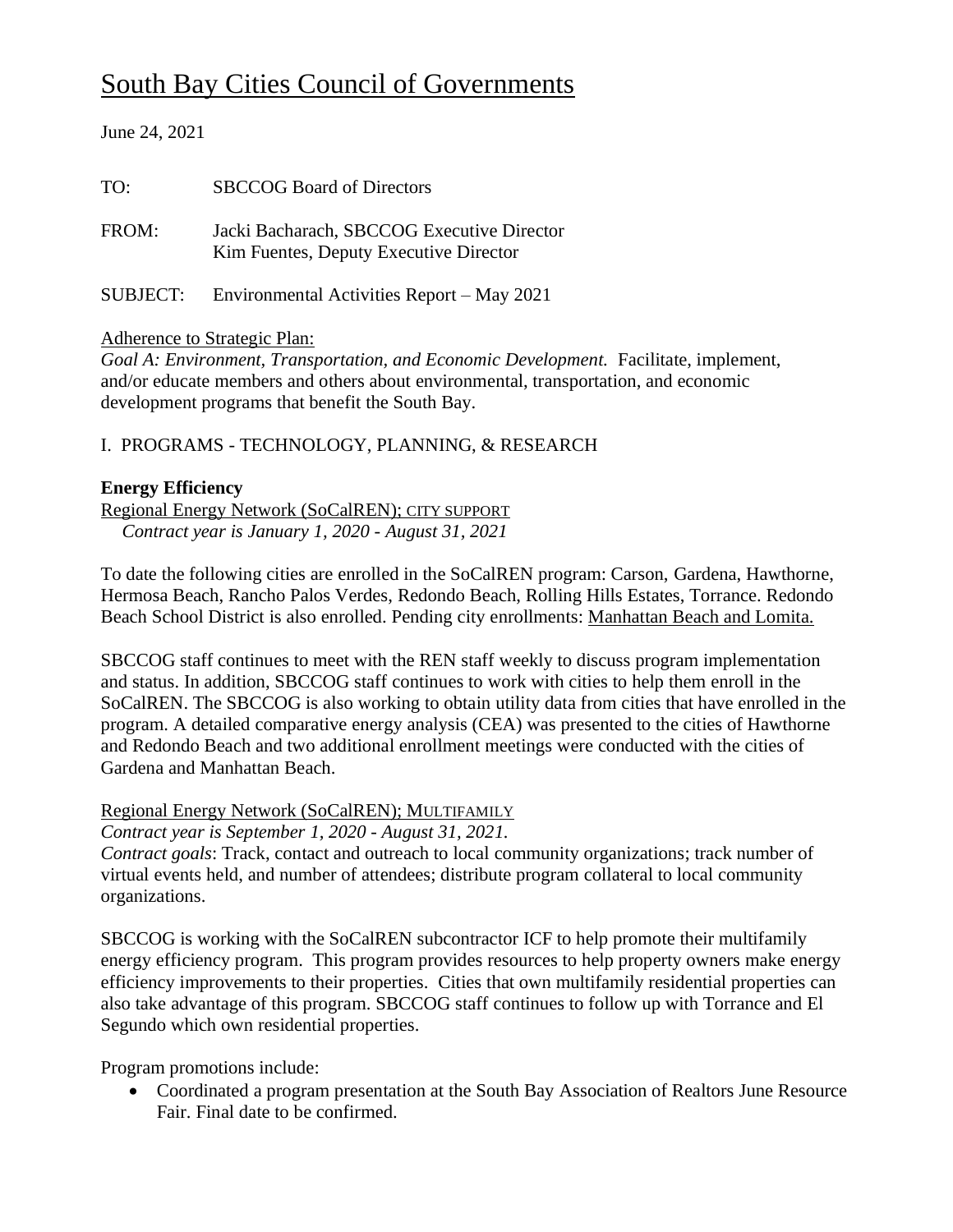- Reached out to local realtor teams who showed interest in presenting the program. The goal is to secure a contact list of realtors for possible direct mailers via email and other opportunities at property owner events.
	- $\circ$  Presented May 4<sup>th</sup> to the Palos Verdes Peninsula Realtor team
	- $\circ$  Presented May 12<sup>th</sup> to the Keller Williams LA Harbor Realtor team

The Kits for Kids, another SoCalREN program implemented by ICF, focuses on providing energy efficiency education to 4<sup>th</sup> grade students through class curriculum. Teachers will be provided kits to hand out to students to complete at home. The program was recently approved by the CPUC and will be implemented next school year. ICF provided an updated overview flyer so SBCCOG can follow up with school districts. A list of all elementary schools within SBCCOG city school districts was created.

In the future, promotion of this program through other youth organizations such as YMCA, Girl Scouts, etc. may be allowed.

# Southern California Gas Company (SoCalGas)

*Contract year is January 1, 2020 through December 31, 2021*

SBCCOG has identified potential gas savings opportunities through data collection efforts. These facilities will be prioritized for SoCalGas programs such as direct install. In addition, energy benchmarking efforts continue. Benchmarking provides information on how facilities are performing and compares "like" buildings. The SBCCOG work also helps cities meet State benchmarking requirements. Currently, staff is contacting cities to obtain gas data.

## **Water Conservation**

West Basin Municipal Water District Programs (West Basin) *Contract year is July 1, 2020 through June 30, 2021*

#### Task – Educational Outreach Support - *Exhibit Events*

*Contract goal:* 100 exhibit events, presentations, workshops, networking opportunities, etc. *Status of goal:* 117 exhibit events, presentations, workshops, networking opportunities, etc. **GOAL EXCEEDED**

Staff continues to work with West Basin and community event planners to identify opportunities to provide information virtually.

*Water Bottle Filling Station Program* 

*Contract goal:* To assist with identifying locations for stations. *Status:* Public sites are eligible to install two (2) water bottle filling stations per Tax ID.

SBCCOG staff promoted this program at the SBCCOG Board Meeting on Thursday, May 27<sup>th</sup>.

Task - Support for Workshops, Events, & Webinars

*Educational Classes Contract goal*: 10 classes or webinars *Status of goal*: 13 completed (virtual classes); 1 class/webinars were held in May. In-person classes are on hold. **GOAL EXCEEDED**

Staff continues to work with West Basin staff to hold classes via webinar or Zoom.

*Rain Barrel Giveaway*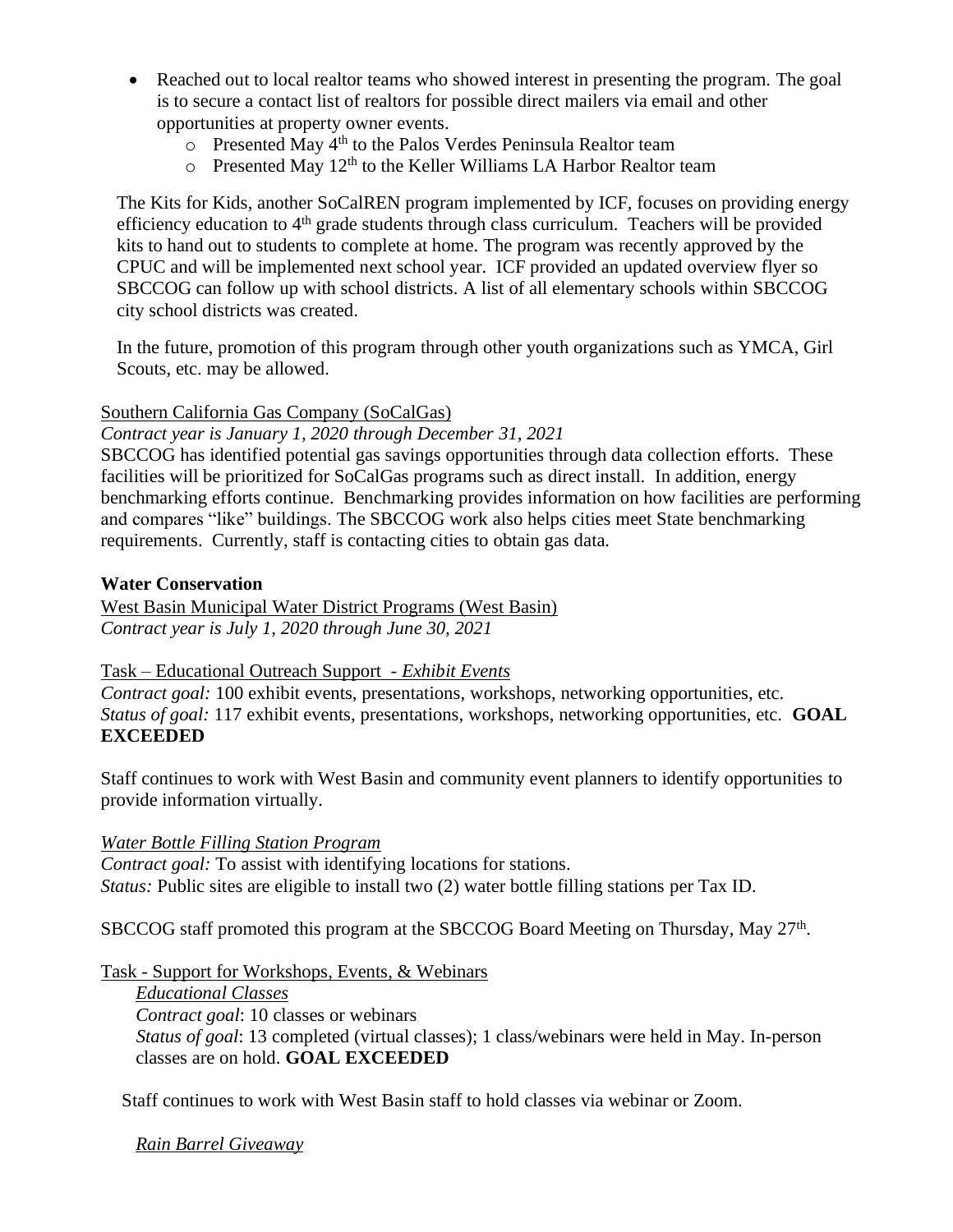*Contract goal*: minimum of 5 and maximum of 6 events *Status of goal*: West Basin is delivering rain barrels to residents. SBCCOG staff is promoting the program and facilitating deliveries.

West Basin home delivery rain barrel program has begun and SBCCOG is in the process of registering participants and helping to facilitate deliveries. As of the end of May there have been 563 registrations. Delivery of the barrels is being scheduled by West Basin.

#### Task - Cash for Kitchens

*Contract goal*: distribute pre-rinse spray nozzles, sink flow restrictors, window clings, and program materials to 85 prior survey sites *Status of goal*: 21 materials packages were distributed

All 85 previous site surveys have received an initial correspondence and SBCCOG staff continues to follow up.

## Task - Change & Save (DAC) Program

*Contract goal*: Receive, document, and track customer calls; assist customers with online survey and applying for \$500 High-Efficiency Clothes Washer Rebate *Status of goal: 500 Completed Surveys Phase I GOAL MET– Phase II is reported below which is achievement beyond goal*

- o Number of calls: 31 in May
- o As of May 31, 2021, over 400 surveys have been completed with the help of SBCCOG staff and West Basin's consultant

SBCCOG continues outreach efforts to promote West Basin's water saving programs. On Thursday, May 27, 2021, SBCCOG staff attended West Basin Water Awareness Workshop where 58 people attended. SBCCOG staff continues to assist residents by walking them through the C&S program and ensuring they are receiving and installing their water saving devices as well as receiving their \$500 rebate.

#### Torrance Water

*Contract year is July 1, 2020, through June 30, 2021.* Contract goal: 17 new commercial kitchens Status of goal: 7 new commercial kitchens

In the month of May, SBCCOG staff conducted an outreach walk and water assessments in the City of Torrance.

# Water Replenishment District of Southern California (WRD)

*Contract year is July 1, 2019-June 30, 2021.*

Ongoing promotion of WRD programs continues through SBCCOG's e-newsletters and other social media channels. In addition, SBCCOG posts WRD events on the website and sends out e-blasts to increase attendance.

Sanitation Districts of LA County (LACSD) *Contract year is July 1, 2020-June 30, 2021*

Task 1. Educational Outreach Support

*Exhibit Events*

*Contract goal:* 100 exhibit events, presentations, workshops, networking opportunities, etc.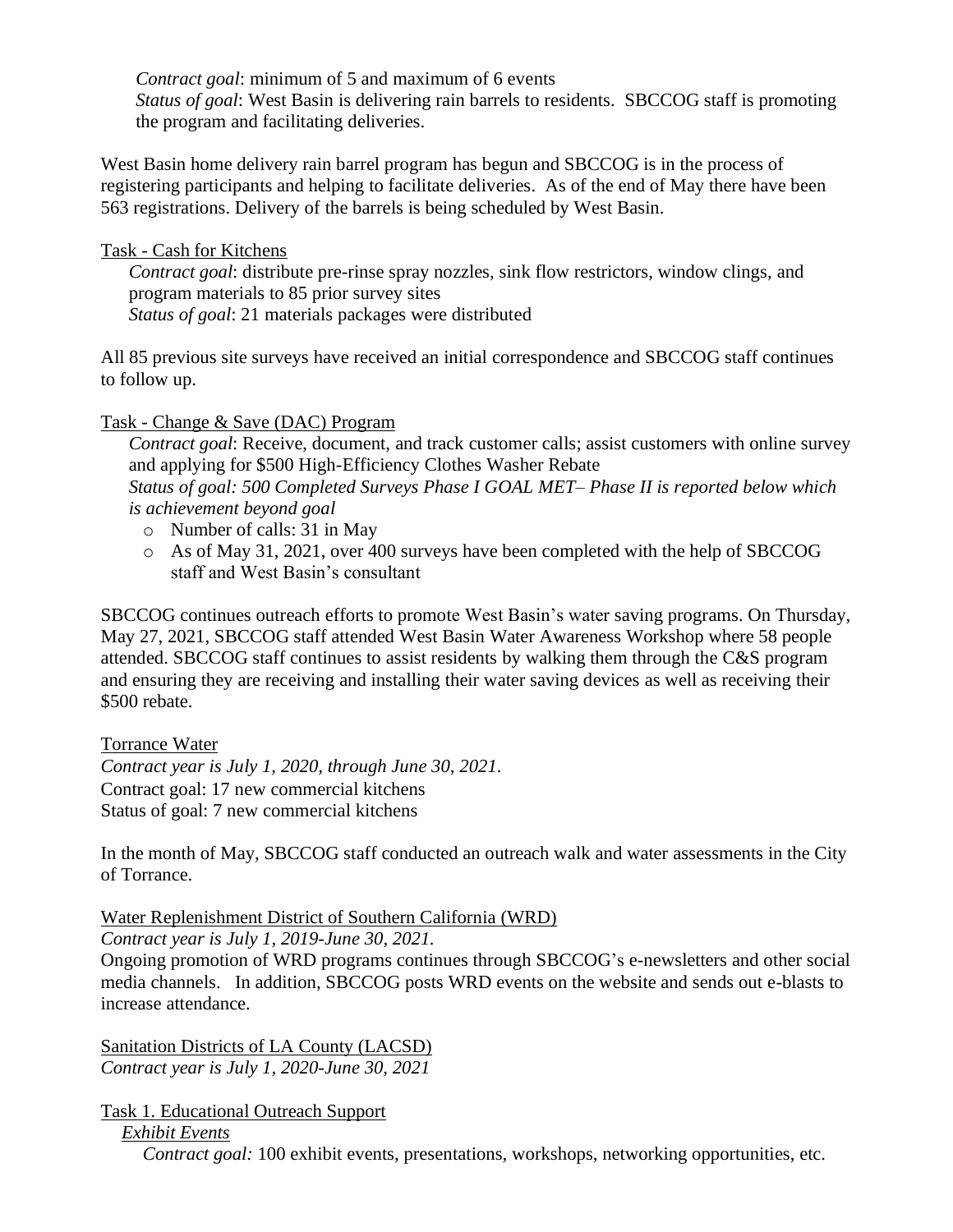*Status of goal: 117* exhibit events, presentations, workshops, networking opportunities, etc. as of the month of May 2021

SBCCOG staff has reached out to LACSD staff to explore volunteer training ideas and submitted the draft FY2021-22 contract for their staff review.

#### Los Angeles Department of Water and Power (LADWP)

SBCCOG staff is working with LADWP to renew contract for fiscal year July 1, 2021 – June 30, 2022.

#### PACE

SBCCOG continues to promote PACE financing for homeowners through Ygrene. 2021 Q1 payments totaled \$209.94.

CA Green Business Network (CAGBN) & South Bay Green Business Assist Program (GBAP): *Contract period: Torrance – June 30, 2021; Hawthorne - Ongoing*

## **CAGBN**

*Contract goals - City of Hawthorne*: 10 certified green businesses; *Status of goals*: 10 certified businesses – GOAL MET

*Contract goals - City of Torrance*: 10 certified green businesses; *Status of goals*: 10 certified businesses – GOAL MET

Through the month of May, SBCCOG staff continued to assist the CAGBN cities of Hawthorne and Torrance with certifying businesses and conducting outreach. SBCCOG staff completed final reporting and program end follow ups as well as updated businesses profiles. This program is dependent on State funding, and it is unknown at this time if there will be funding to continue the program beyond June 2021.

GBAP - SBCCOG continues to provide information to local businesses on opportunities to implement sustainability programs. In addition, businesses received information on the status of our utility partners' operations during the COVID-19 pandemic.

As businesses are certified through CAGBN, they also become GBAP participants. GBAP by city: Torrance (63), Lawndale (27), Hawthorne (49), Redondo Beach (16), El Segundo (15), Gardena (15), Carson (12), Inglewood (10), Manhattan Beach (8), Palos Verdes Estates (7), Rancho Palos Verdes (7), Hermosa Beach (5), Rolling Hills Estates (4), Lomita (3), Lennox (2), and Los Angeles County – Community of Westmont (1) for a total of **250** businesses in the program as of the end of May 2021.

# **Transportation**

Shared Mobility Program (*Contract period July 1, 2019 – June 30, 2022*) *Contract goals*: 85 outreach events; 36 vanpool, rideshare, telework meetings or events; 8 Marketing/Media Survey Engagements *Status of goals*: 157 outreach events; 7 vanpool or rideshare meetings; 3 Survey Engagements.

SBCCOG staff coordinated speaker presentation for the June Board meeting on telework. In addition, SBCCOG is preparing for distribution of Metro information materials to promote carpooling and vanpooling as the State starts the COVID-19 economic opening.

Metro Express Lanes (MEL) *(Contract period November 15, 2020 – November 14, 2021)*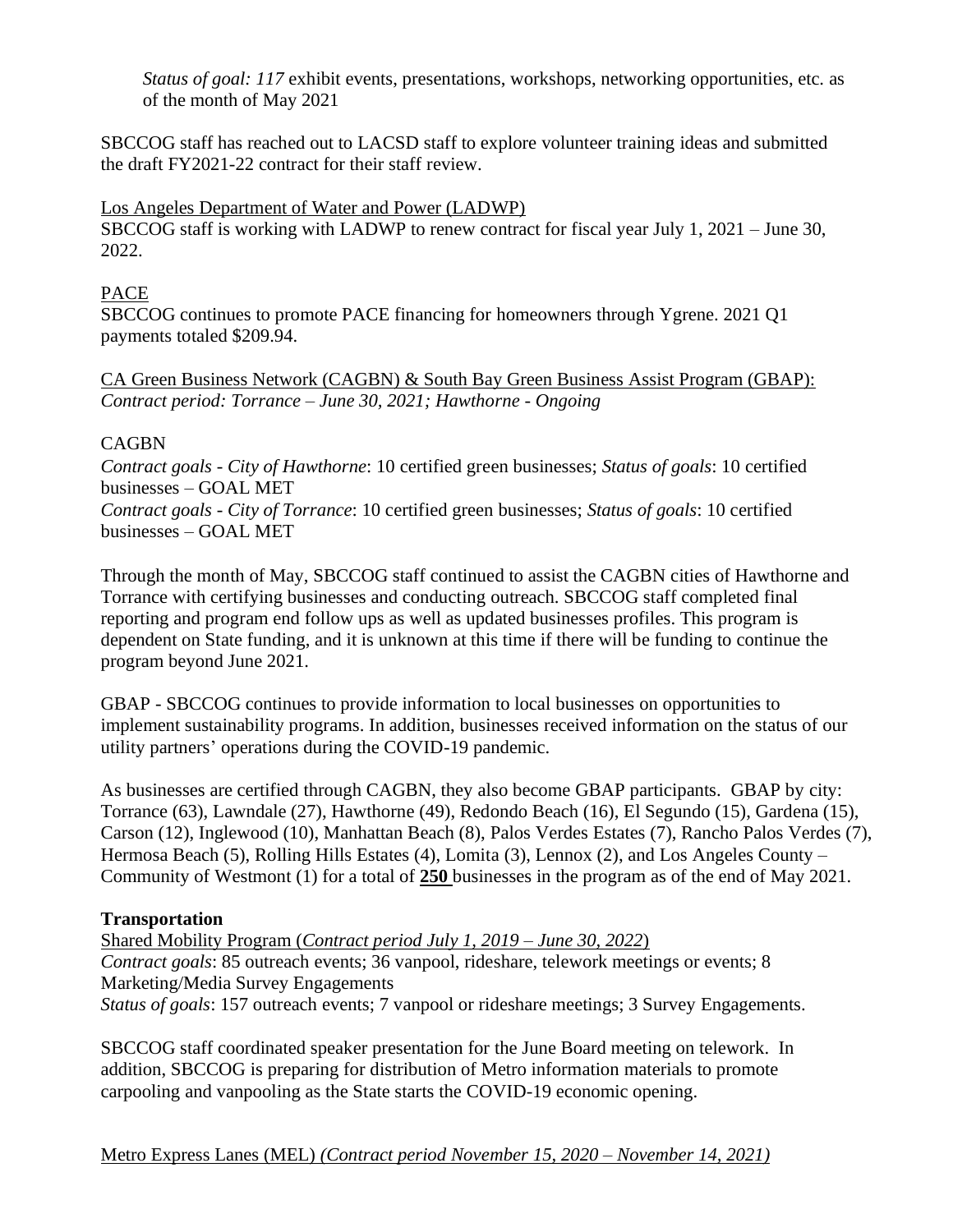Because of COVID-19 restrictions, all SBCCOG outreach events continue to be held virtually. In support of the MEL marketing goals, SBCCOG staff continued to organize and plan a virtual calendar of events for the 2021 calendar year where Metro's MEL program materials are distributed. MEL promotion ongoing in SBCCOG publications.

# II. MARKETING, OUTREACH, & IMPLEMENTATION

## **Outreach Events**

In May

- 7 Virtual Networking Meetings
- 2 Virtual Workshops

For the period July 1, 2020 through June 2021:

- 16 Virtual Community Events
- 13 Virtual Business Events
- 60 Virtual Networking Meetings

## **Media**

Top Social Media Posts & Email Marketing Campaigns (*May*):

| <b>Channel</b>            | <b>Post</b>                                                                                                                                                                                                                                       | <b>Exposure</b>                         | <b>Engagements</b> (clicks,<br>shares, comments) |
|---------------------------|---------------------------------------------------------------------------------------------------------------------------------------------------------------------------------------------------------------------------------------------------|-----------------------------------------|--------------------------------------------------|
| <b>SBESC</b><br>Facebook  | "Take advantage of these resources Metro Los Angeles is<br>offering to bicyclists during #BikeMonth"                                                                                                                                              | 3,300<br>impressions                    | 933 engagements                                  |
| <b>SBCCOG</b><br>Facebook | Did you know that the average car weighs more than<br>4,000 pounds and carries mostly empty space-on average<br>1.67 people? Learn how you can "right size your ride" and<br>take our survey about the proposed South Bay Local<br>Travel Network | 151 impressions                         | 15 engagements                                   |
| <b>SBCCOG</b><br>Twitter  | "Got five minutes? Your input is needed as Caltrans<br>District 7 develops its first active transportation plan for<br>Los Angeles and Ventura Counties"                                                                                          | 538 impressions                         | 6 engagements                                    |
| <b>SBESC</b><br>Twitter   | "Take advantage of these resources $(\partial \theta)$ metrolosangeles is<br>offering to bicyclists during #BikeMonth"                                                                                                                            | 502 impressions                         | 3 engagements                                    |
| Email<br>Marketing        | Post GA – COGTalks: Marianne Gausche-Hill                                                                                                                                                                                                         | 15,327 recipients<br>$(18\%$ open rate) | 6% click through rate                            |

#### Social Media Followers – Year-Over-Year Comparison *(May)*:

| <b>SBCCOG</b>  | 2020 | 2021 | <b>Percent Increase</b> |
|----------------|------|------|-------------------------|
| <b>Twitter</b> | 246  | 322  | 31%                     |
| Facebook       | 123  | 180  | 46%                     |
| <b>SBESC</b>   | 2020 | 2021 |                         |
| <b>Twitter</b> | 556  | 567  | 2%                      |
| Facebook       | 754  | 757  | 0.04%                   |
| LinkedIn       | 134  | 149  | 11%                     |

- 1 Business Event
- 26 Virtual Workshop
- 2 In person Community Event